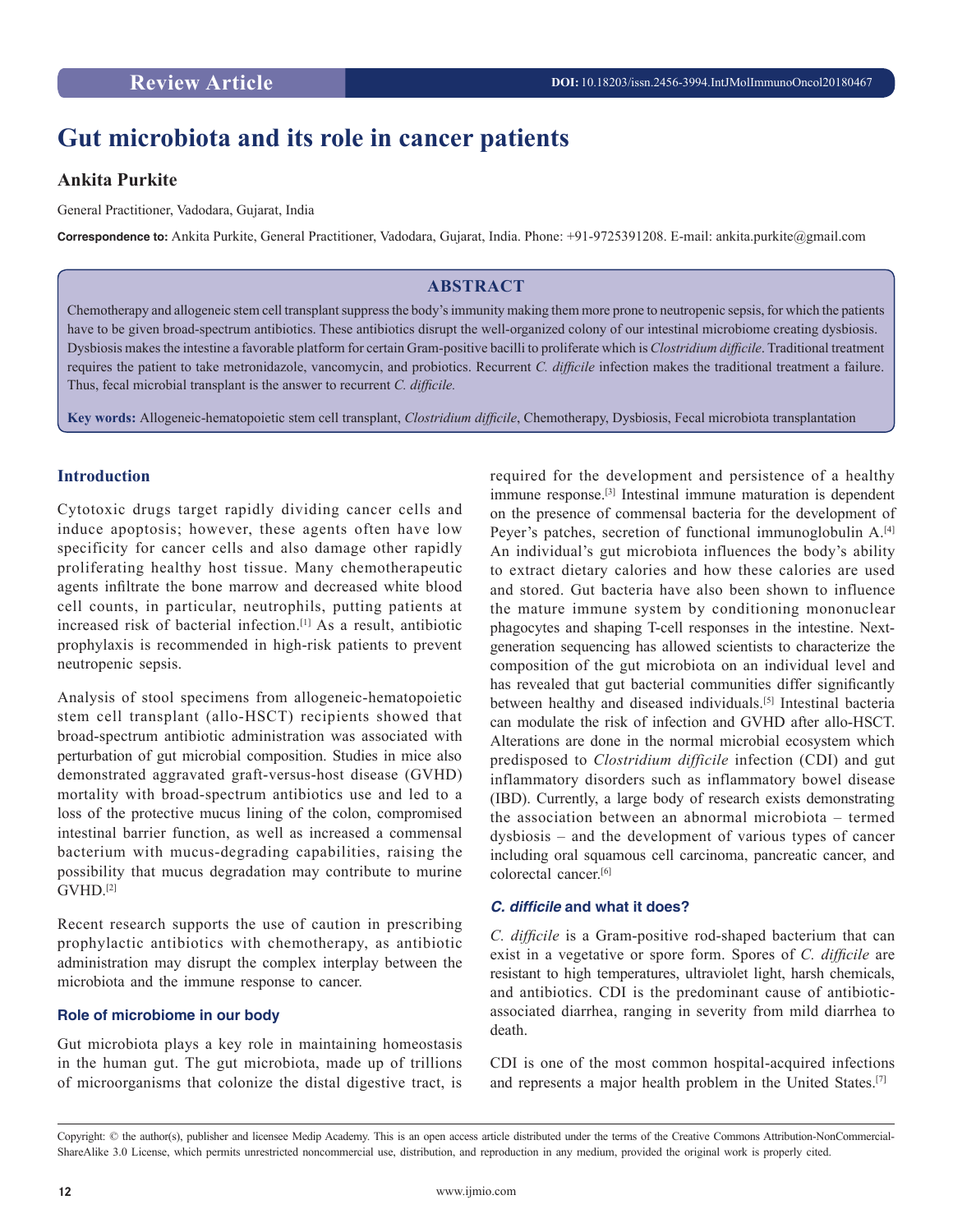Among the most vulnerable populations susceptible to CDI are HSCT recipient,[8] where the incidence of CDI is as high as 25%. Vancomycin, metronidazole, and fidaxomicin are the first-line therapies for CDI; however, for hematopoietic cell transplantation patients, recurrent infection is common on cessation of antibiotic therapy, with severe cases being accompanied by a high incidence of mortality. Probiotic therapy, particularly using the yeast *Saccharomyces boulardii* in combination with high-dose antibiotic therapy, has been used for recurrent CDI (RCDI), although with limited success.[9] An alternative therapy that has been found to be both safe and effective in treating refractory CDI which is fecal microbiota transplantation (FMT). In allo-HSCT, systemic broad-spectrum antibiotics are frequently used for the treatment of infectious complications which make the gut more prone to dysbiosis and thereby making them more prevalent to suffer from CDI. This alteration likely accounts for rates of RCDI[9] of 10–20% after initial antibiotic treatment and recurrence rates as great as 40–65% in patients who have previously been treated for an RCDI episode.

#### **FMT the new revolution!**

FMT is a technique used to restore the normal body flora to the gut in cases of CDI. It involves instillation of the stool of a healthy donor through a nasogastric tube or colonoscopy into the gastrointestinal tract of the patient. More research is needed to determine the parameters of FMT use in patients with cancer.

#### **How successful is it?**

There was a significant change in gut microbial composition toward the donor microbiota and an overall increase in microbial diversity consistent with previous studies after FMT. FMT was successful in treating CDI using a diverse set of donors, and varying degrees of donor stool engraftment suggesting that donor type and degree of engraftment are not drivers of a successful FMT treatment of CDI. However, patients with underlying IBD experienced an increased number of CDI relapses (during a 24-month follow-up) and a decreased growth of new taxa, as compared to the subjects without IBD. Moreover, the need for IBD therapy did not change following FMT. These results underscore the importance of the existing gut microbial landscape as a decisive factor to successfully treat CDI and potentially for the improvement of the underlying pathophysiology in IBD.

To assess the efficacy, comparative<sup>[10]</sup> effectiveness, and harms of FMT for CDI, two randomized controlled trials (RCTs), 28 case series studies, and 5 case reports were done. Two RCTs and 21 case series studies (516 patients receiving FMT) reported using FMT for patients with RCDI. A high proportion of treated patients had symptom resolution; however, the role of previous antimicrobials is unclear. One RCT comparing FMT with two control groups  $(n = 43)$  reported resolution of symptoms in 81%, 31%, and 23% of the FMT, vancomycin, or vancomycin-plus-bowel lavage groups, respectively  $(P < 0.001)$ for both control groups vs. FMT). An RCT comparing FMT route  $(n = 20)$  reported no difference between groups  $(60\%$  in

the nasogastric tube group and 80% in the colonoscopy group;  $P = 0.63$ ). Across all studies for RCDI, symptom resolution was seen in 85% of cases. In seven case series studies of patients with refractory CDI, symptom resolution ranged from 0% to 100%. Among seven patients treated with FMT for initial CDI, results were mixed.

RCDI is a consequence of intestinal dysbiosis and is particularly common following allo-HSCT.

FMT is an effective method of treating CDI by correcting intestinal dysbiosis by passive transfer of healthy donor microflora. FMT has not been widely used in immunocompromised patients, including allo-HSCT recipients, owing to concern for donor-derived infection. Here, we described initial results of an FMT program for CDI at a US allo-HSCT center. Seven allo-HSCT recipients underwent FMT between February 2015 and February 2016.[11] Mean time post allo-HSCT was 635 days (25–75 interquartile range [IQR] 38-791). Five of the patients (71.4%) were on immunosuppressive therapy at FMT; four had required long-term suppressive oral vancomycin therapy because of immediate recurrence after antibiotic cessation. Stool donors underwent comprehensive health and behavioral screening and laboratory testing of serum and stool for 32 potential pathogens. FMT was administered through the nasojejunal route in 6 of the 7 patients. Mean follow-up was 265 days (IQR 51-288). Minor post-FMT adverse effects included self-limited bloating and urgency. No serious adverse events were noted and all-cause mortality was 0%. Six of 7 (85.7%) patients had no recurrence; one patient recurred at day 156 post-FMT after taking an oral antibiotic and required repeat FMT, after which no recurrence has occurred. Diarrhea was improved in all patients and one patient with gastrointestinal GVHD was able to taper off systemic immunosuppression after FMT. With careful donor selection and laboratory screening, FMT appears to be a safe and effective therapy for CDI in allo-HSCT patients and may confer additional benefits. Larger studies are necessary to confirm safety and efficacy and explore other possible effects.

Issue of Mayo Clinic Proceedings, Patel *et al*. [12] presented their results on the use of FMT to treat RCDI using a standardized evaluation process and protocol. Over a 2-year period, 31 patients were treated. Three patients required more than one transplant procedure; in two of these patients, the second FMT was delivered through a nasojejunal feeding tube. Improvement or resolution of diarrhea occurred in 97% of the patients. The onset of improvement was rapid, with 26 of 30 patients (87%) experiencing improvement or resolution by 1 week. The response was durable in most patients, and six who had followup at 1 year reported maintained improvement. Adverse events occurred in one patient who experienced a self-limited colonic perforation during the colonoscopy.

#### **Future of FMT**

Over the past several years, FMT has been reported to be highly effective in treating patients with RCDI. However,